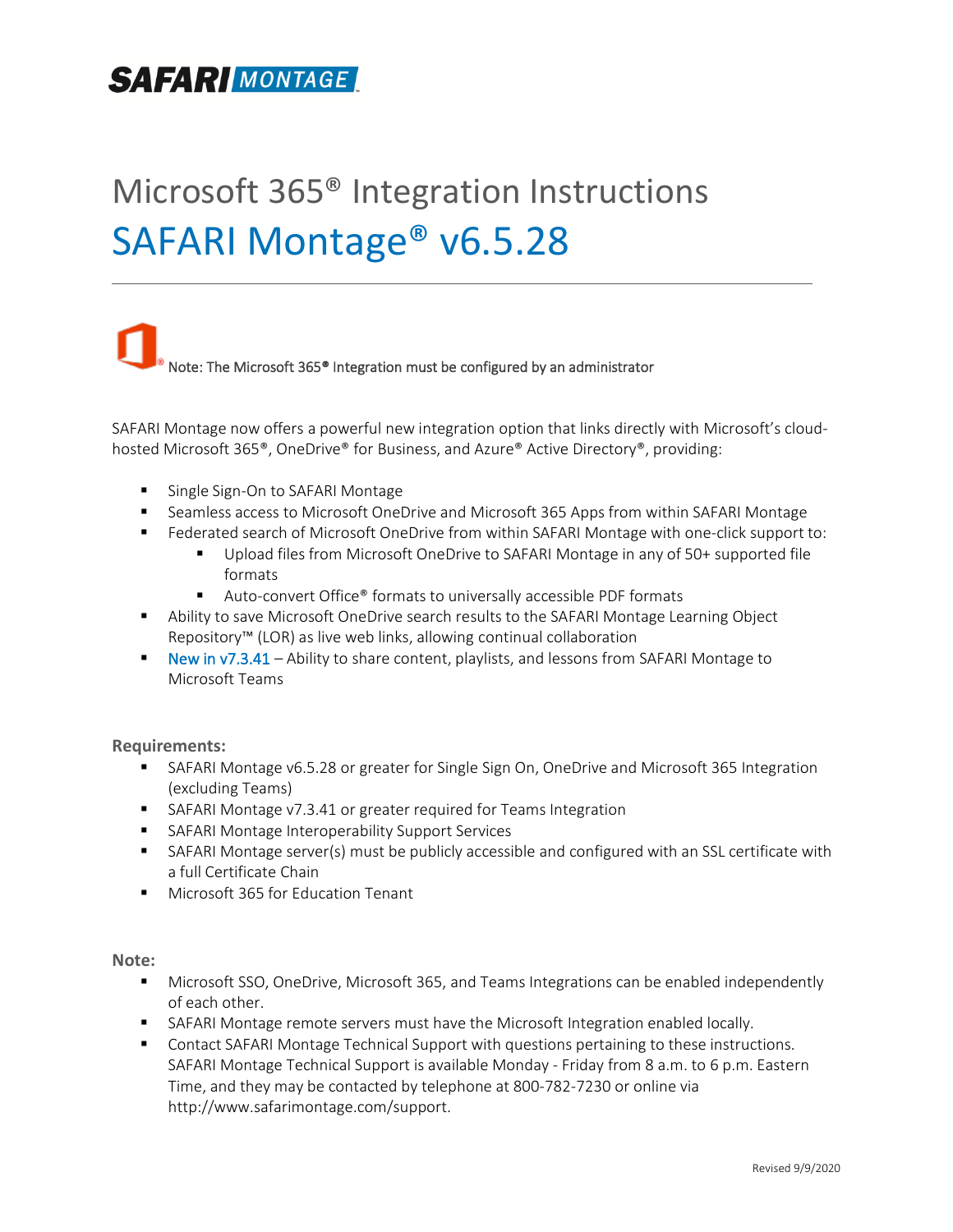### Microsoft Azure Configuration Instructions

Note: The Azure Portal has many configurations, and your screen may not match exactly what is shown here

- 1. Log in to the Microsoft Azure portal at https://portal.azure.com as an administrator
- 2. From the Dashboard click the collapsed menu icon in the upper left corner of the screen and select Azure Active Directory

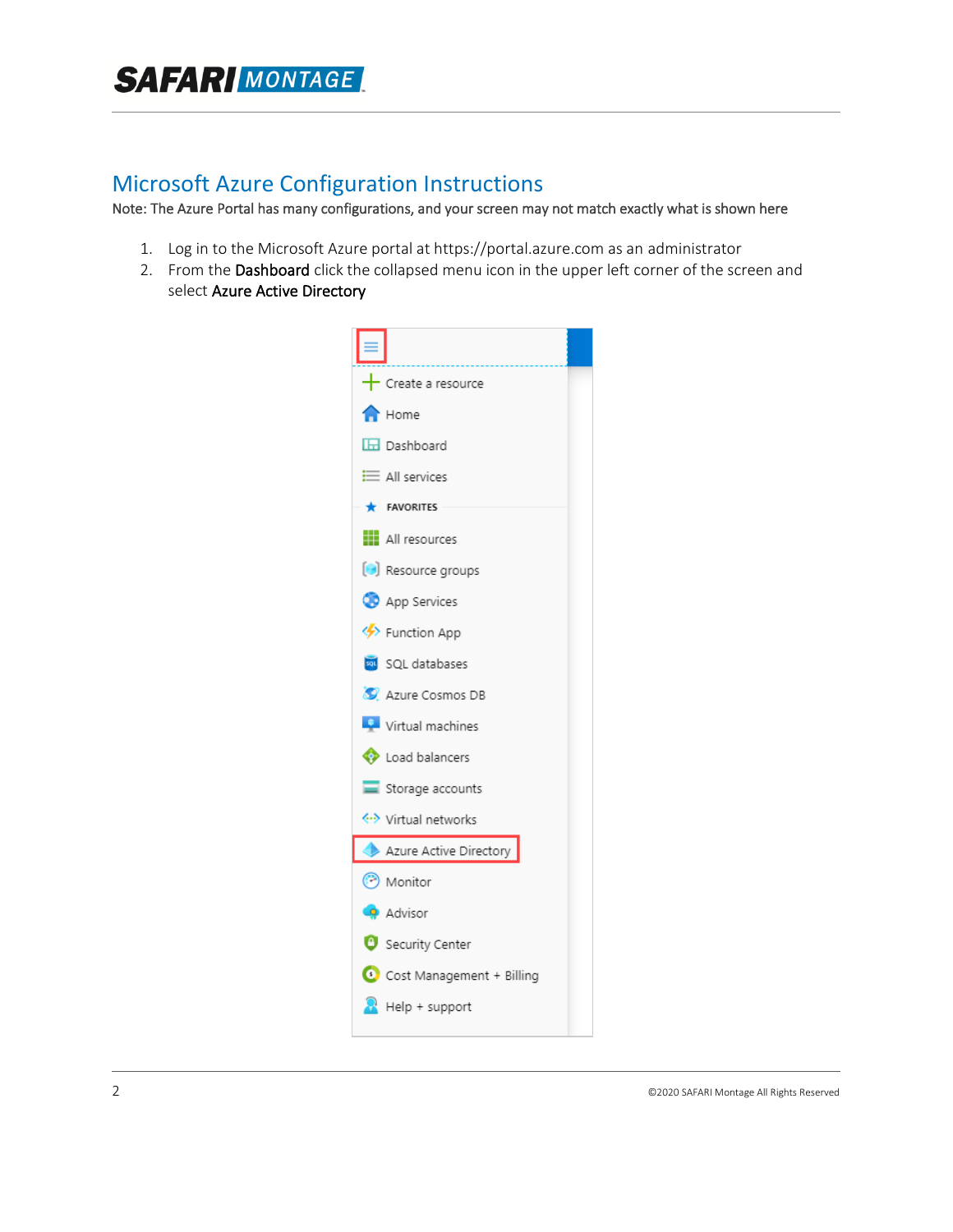

3. In the menu sidebar under Manage click App registrations



- 4. Add a new application:
	- a. Click New registration at the top of the page to add a new application

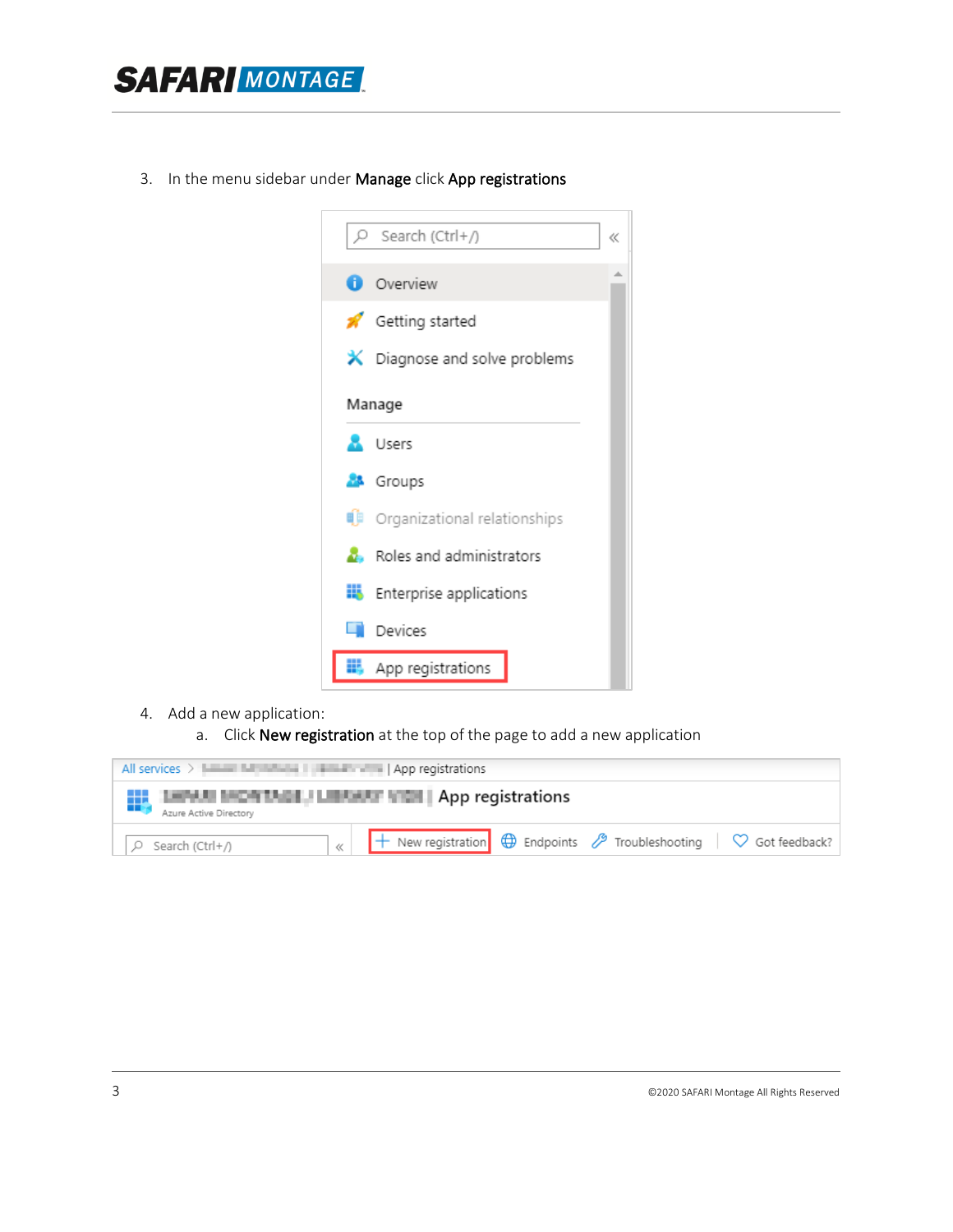- b. Fill in the fields for the new registration
	- i. Enter a display name in the Name field, e.g., SAFARI Montage
	- ii. Most use cases will leave Supported account types as the default Single tenant option
	- iii. Select Web and enter the Redirect URI, replacing <YOUR SERVER> with the publicly accessible fully qualified domain name of your SAFARI Montage Server

*https://<YOURSERVER>/SAFARI/montage/login/microsoft.php*

c. Click the Register button at the bottom of the page

| <b>Microsoft Azure</b><br>$=$                                 | $\mathcal{P}$ Search resources, services, and docs (G+/)                                                                                                                                                                   |  |  |  |  |  |  |
|---------------------------------------------------------------|----------------------------------------------------------------------------------------------------------------------------------------------------------------------------------------------------------------------------|--|--|--|--|--|--|
| All services >                                                | $\frac{1}{2}$ <b>EXECUTE:</b> App registrations $\frac{1}{2}$ Register an application                                                                                                                                      |  |  |  |  |  |  |
| Register an application                                       |                                                                                                                                                                                                                            |  |  |  |  |  |  |
|                                                               |                                                                                                                                                                                                                            |  |  |  |  |  |  |
| * Name                                                        |                                                                                                                                                                                                                            |  |  |  |  |  |  |
|                                                               | The user-facing display name for this application (this can be changed later).                                                                                                                                             |  |  |  |  |  |  |
|                                                               | SAFARI Montage Example Application                                                                                                                                                                                         |  |  |  |  |  |  |
|                                                               |                                                                                                                                                                                                                            |  |  |  |  |  |  |
| Supported account types                                       |                                                                                                                                                                                                                            |  |  |  |  |  |  |
| Who can use this application or access this API?              |                                                                                                                                                                                                                            |  |  |  |  |  |  |
| o                                                             |                                                                                                                                                                                                                            |  |  |  |  |  |  |
|                                                               | Accounts in any organizational directory (Any Azure AD directory - Multitenant)                                                                                                                                            |  |  |  |  |  |  |
|                                                               | Accounts in any organizational directory (Any Azure AD directory - Multitenant) and personal Microsoft accounts (e.g. Skype, Xbox)                                                                                         |  |  |  |  |  |  |
| Help me choose                                                |                                                                                                                                                                                                                            |  |  |  |  |  |  |
|                                                               |                                                                                                                                                                                                                            |  |  |  |  |  |  |
| Redirect URI (optional)                                       |                                                                                                                                                                                                                            |  |  |  |  |  |  |
|                                                               | We'll return the authentication response to this URI after successfully authenticating the user. Providing this now is optional and it can be<br>changed later, but a value is required for most authentication scenarios. |  |  |  |  |  |  |
| Web                                                           | https://smtraining.safarimontage.com/SAFARI/montage/login/micr                                                                                                                                                             |  |  |  |  |  |  |
|                                                               |                                                                                                                                                                                                                            |  |  |  |  |  |  |
|                                                               |                                                                                                                                                                                                                            |  |  |  |  |  |  |
| By proceeding, you agree to the Microsoft Platform Policies ~ |                                                                                                                                                                                                                            |  |  |  |  |  |  |
| <b>Register</b>                                               |                                                                                                                                                                                                                            |  |  |  |  |  |  |

5. Copy/write down the Application (client) ID on the Overview page. This information will be used later when configuring the integration in SAFARI Montage

Application ID:

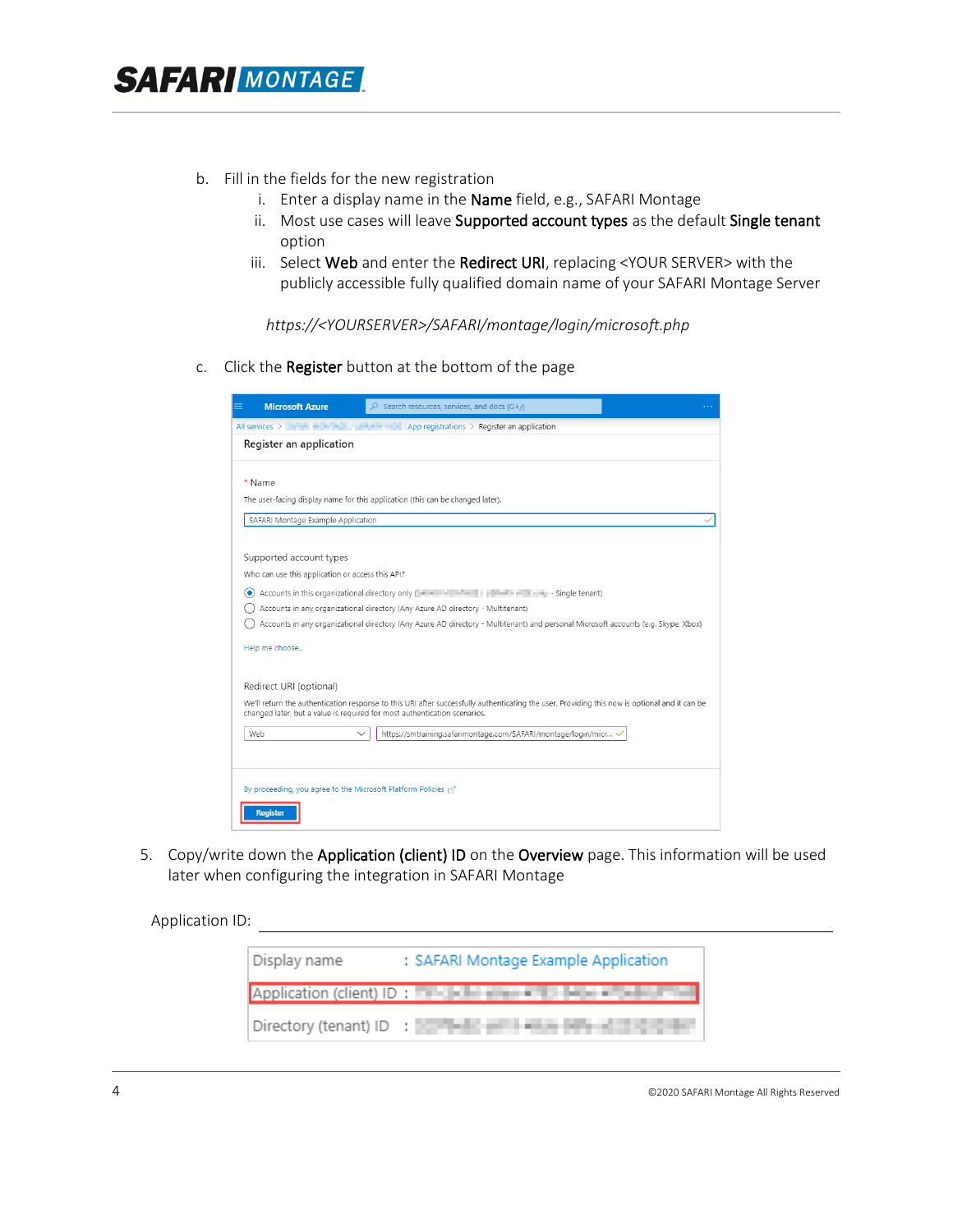

- 6. Create the Secret for the application:
	- a. Under Manage select Certificates & secrets

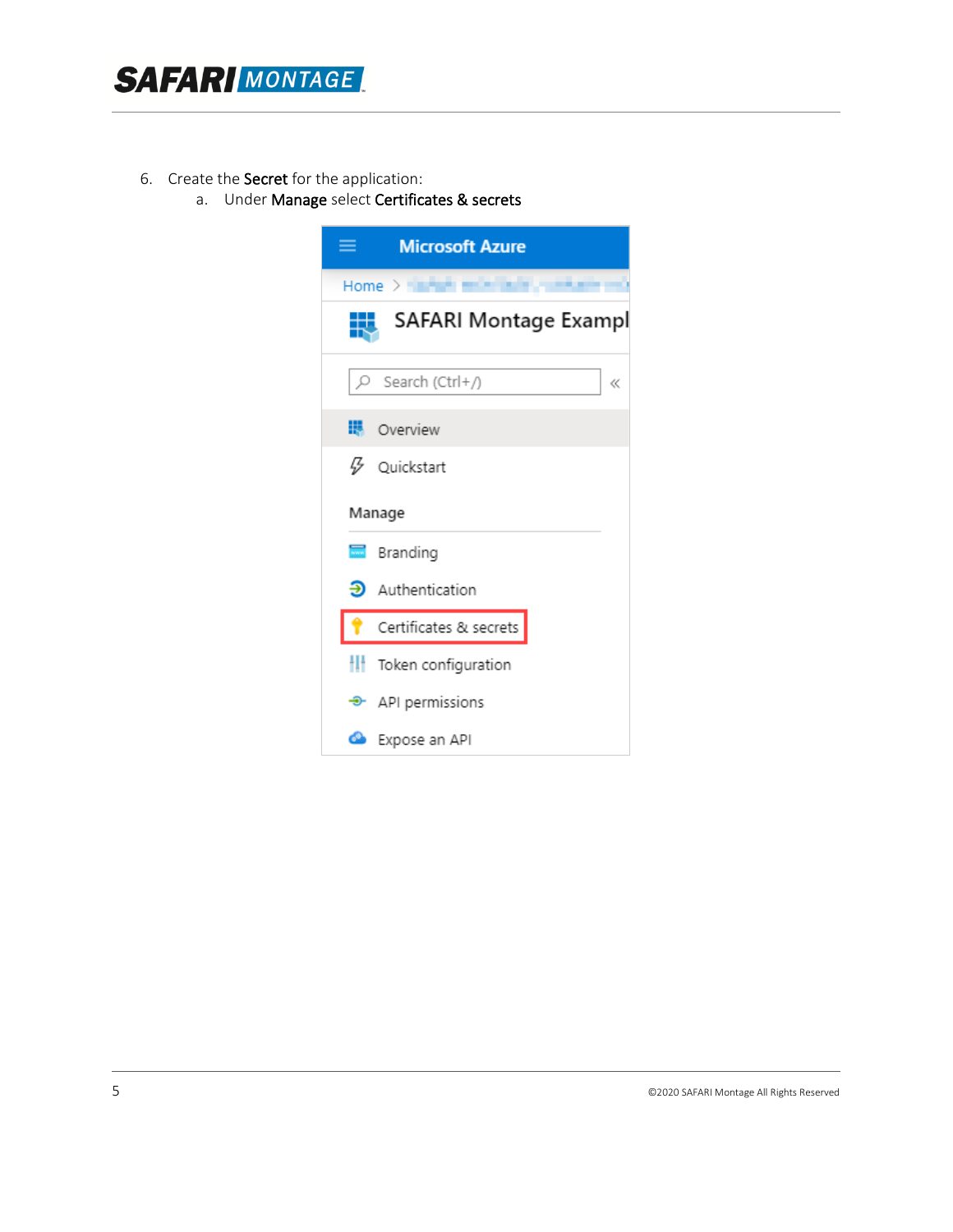

#### b. Under Client secrets click the New client secret button

| Client secrets        |                                                                                                                                |       |
|-----------------------|--------------------------------------------------------------------------------------------------------------------------------|-------|
|                       | A secret string that the application uses to prove its identity when requesting a token. Also can be referred to as applicatic |       |
| $+$ New client secret |                                                                                                                                |       |
| Description           | Expires                                                                                                                        | Value |
|                       |                                                                                                                                |       |
|                       |                                                                                                                                |       |

- i. Enter a name in the Description field, e.g., SAFARI Montage Secret
- ii. Select an expiration date Note: Consult your district policy regarding the appropriate expiration date for the client secret
- iii. Click Add

| Description | SAFARI Montage Example Secret |  |  |
|-------------|-------------------------------|--|--|
| Expires     |                               |  |  |
| In 1 year   |                               |  |  |
| In 2 years  |                               |  |  |
| Never       |                               |  |  |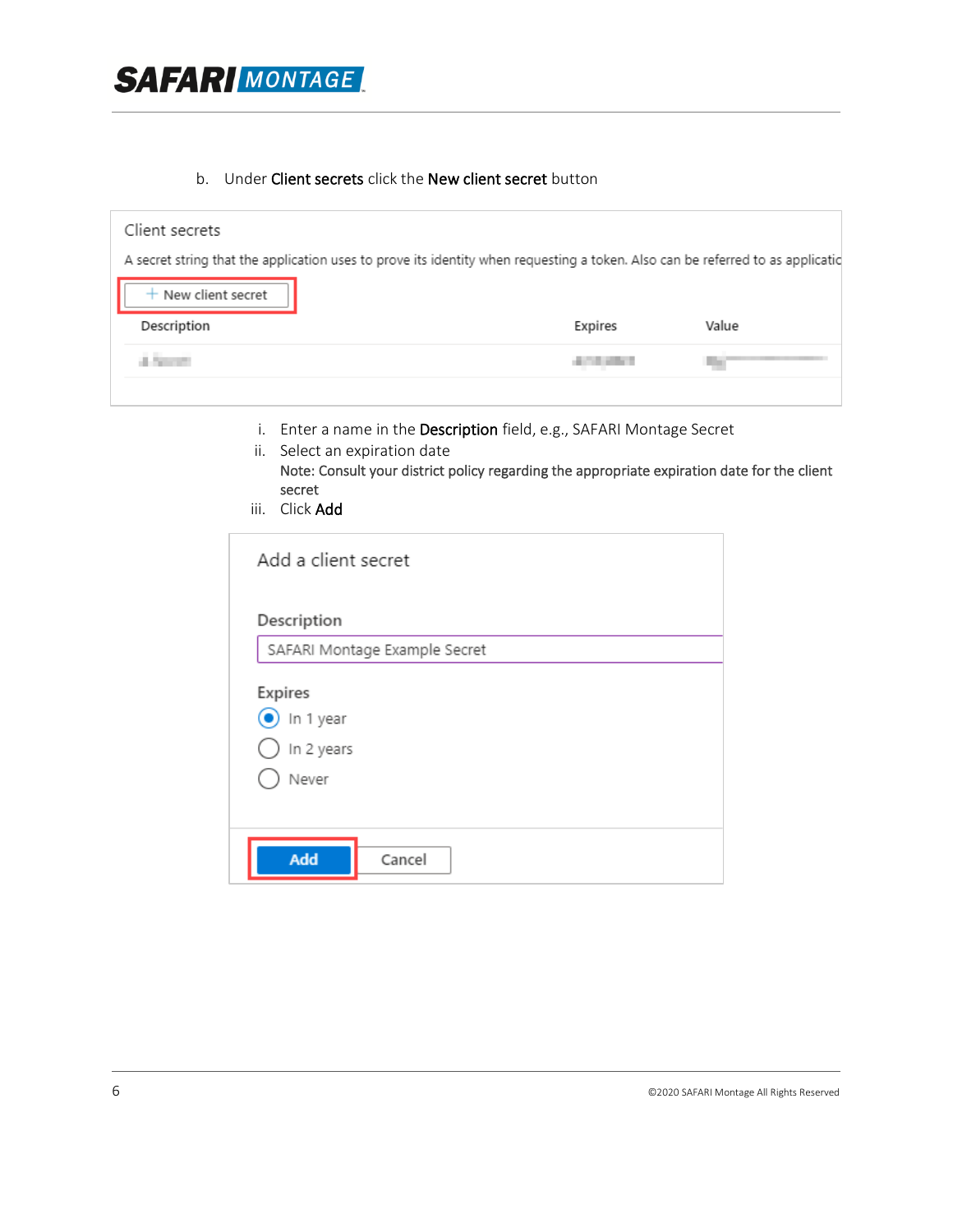

7. Copy/write down the Secret displayed under the Value column. This information will be used later when configuring the integration in SAFARI Montage.

Secret: <u>with the secretive contract of the secretive contract of the secretive contract of the secretive contract of the secretive contract of the secretive contract of the secretive contract of the secretive contract of </u> Expiration Date:

IMPORTANT: You will not be able to retrieve the Secret after you perform another operation or leave this blade. Make sure to copy the Secret before proceeding to the next steps.

| No certificates have been added for this application. |                                                                                                                                          |         |  |
|-------------------------------------------------------|------------------------------------------------------------------------------------------------------------------------------------------|---------|--|
| Thumbprint                                            | Start date                                                                                                                               | Expires |  |
| $\bar{\uparrow}$ Upload certificate                   |                                                                                                                                          |         |  |
|                                                       | Certificates can be used as secrets to prove the application's identity when requesting a token. Also can be referred to as public keys. |         |  |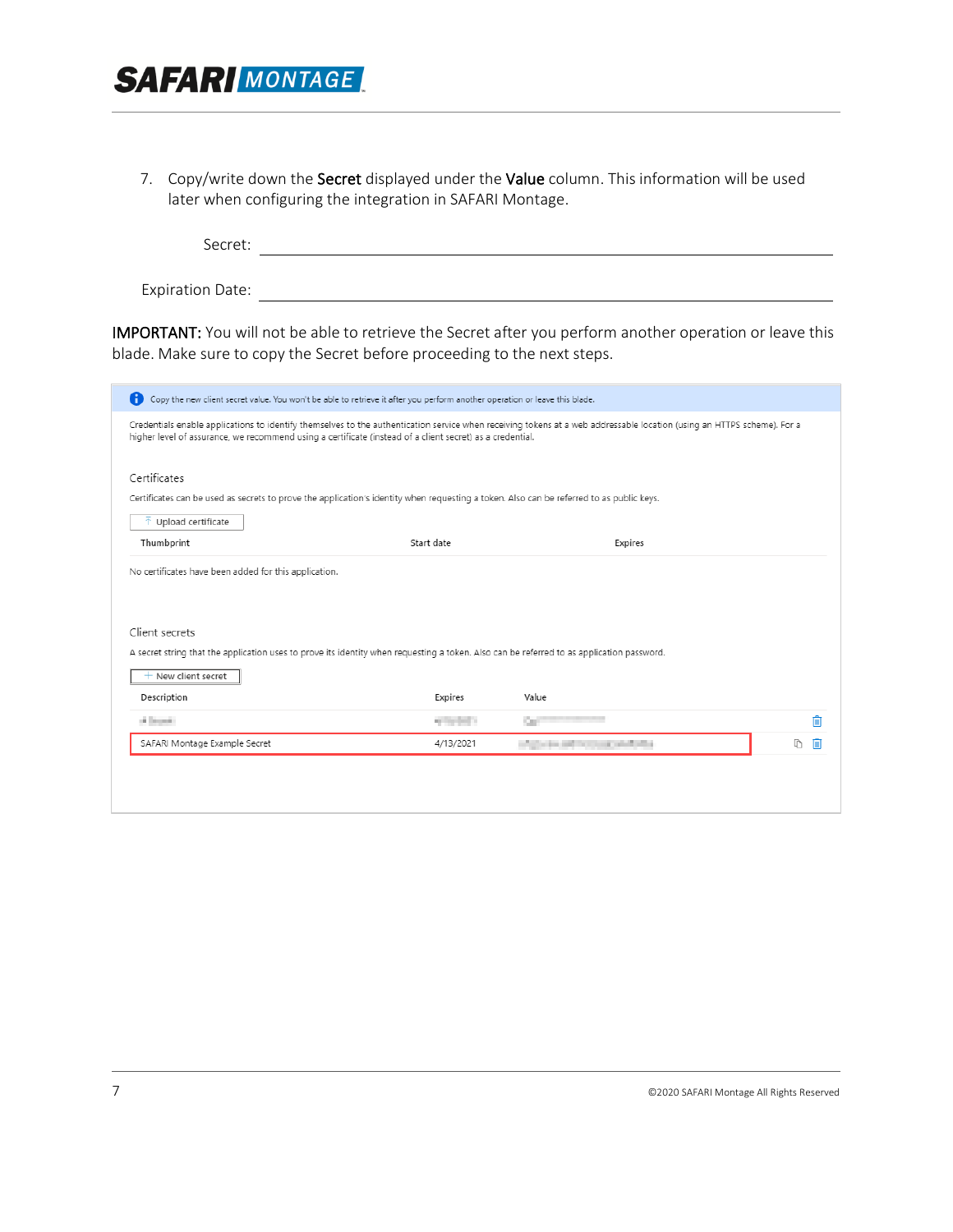

- 8. Configure the API Permissions:
	- a. Under Manage select API Permissions



b. Under API / Permissions name click Microsoft Graph

| Type      | Description                   | Admin consent reg                                                                                                                                                                                                                                                                        |
|-----------|-------------------------------|------------------------------------------------------------------------------------------------------------------------------------------------------------------------------------------------------------------------------------------------------------------------------------------|
|           |                               |                                                                                                                                                                                                                                                                                          |
| Delegated | Sign in and read user profile |                                                                                                                                                                                                                                                                                          |
|           |                               |                                                                                                                                                                                                                                                                                          |
|           |                               | Applications are authorized to call APIs when they are granted permissions by users/admins as part of the consent process. The list of d<br>all the permissions the application needs. Learn more about permissions and consent<br>Grant admin consent for SAFARI MONTAGE / LIBRARY VIDE |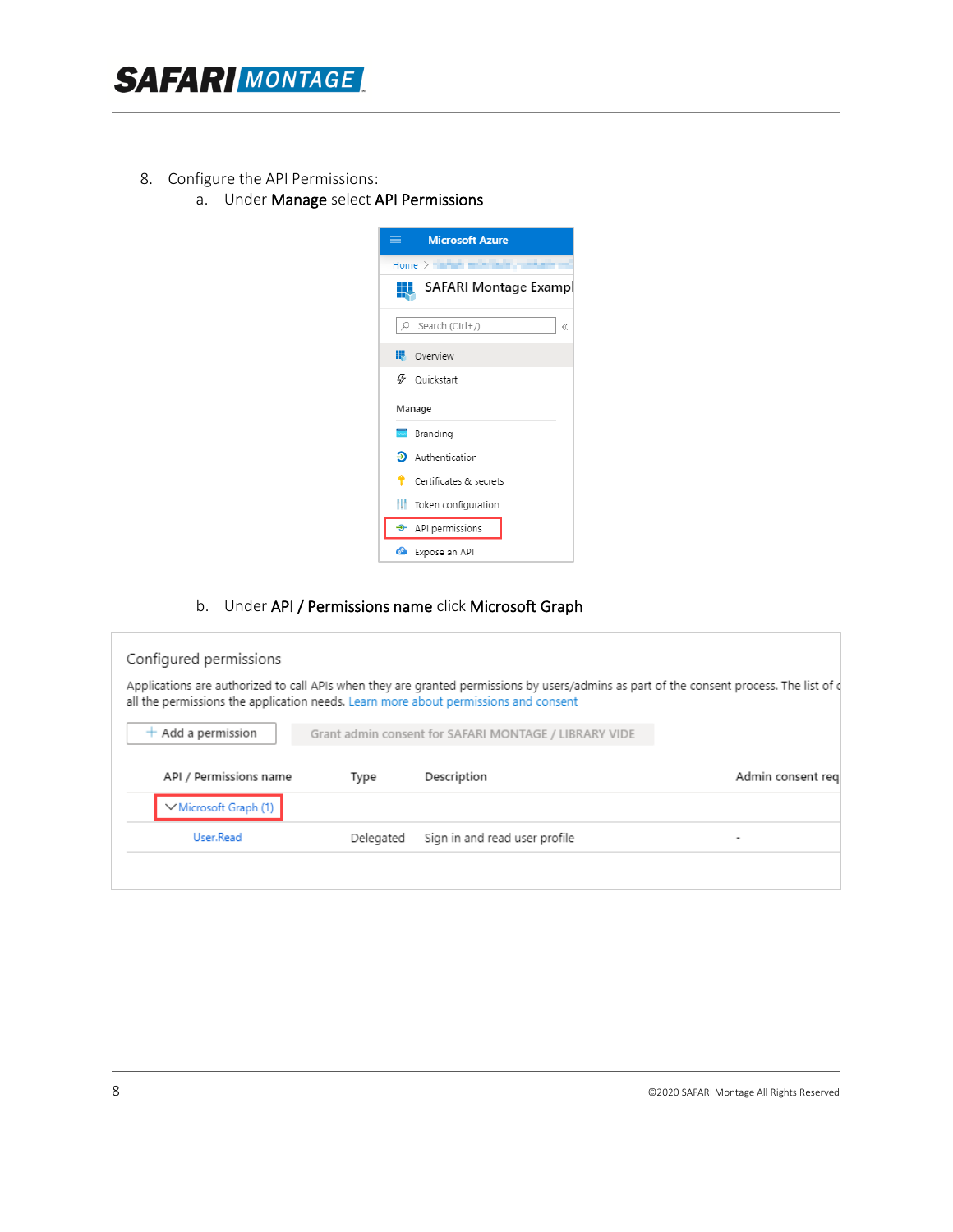c. From the Delegated Permissions and Application Permissions selections, select the following permissions:

Note: User.Read is selected by default under Delegated

**SAFARI MONTAGE** 

| <b>Type</b>                       | <b>Permission name</b> | <b>Description</b>            |  |
|-----------------------------------|------------------------|-------------------------------|--|
| Delegated                         | Files.Read             | Read user files               |  |
| Delegated<br>User.Read            |                        | Sign in and read user profile |  |
| Application<br>Directory.Read.All |                        | Read directory data           |  |
| Application                       | Group.Read.All         | Read all groups               |  |

| <b>Request API permissions</b>                                                                                  | $\times$                                                                                                               |
|-----------------------------------------------------------------------------------------------------------------|------------------------------------------------------------------------------------------------------------------------|
| Microsoft Graph<br>https://graph.microsoft.com/ Docs<br>What type of permissions does your application require? |                                                                                                                        |
| <b>Delegated permissions</b><br>Your application needs to access the API as the signed-in user.                 | <b>Application permissions</b><br>Your application runs as a background service or daemon without a<br>signed-in user. |
| Select permissions                                                                                              | expand all                                                                                                             |
| Files.Read                                                                                                      |                                                                                                                        |
| <b>Permission</b>                                                                                               | Admin consent required                                                                                                 |
| $\vee$ Files (1)                                                                                                |                                                                                                                        |
| Files.Read<br>叼<br>Read user files (i)                                                                          |                                                                                                                        |
| Files.Read.All<br>Read all files that user can access (i)                                                       |                                                                                                                        |

d. Click Update permissions

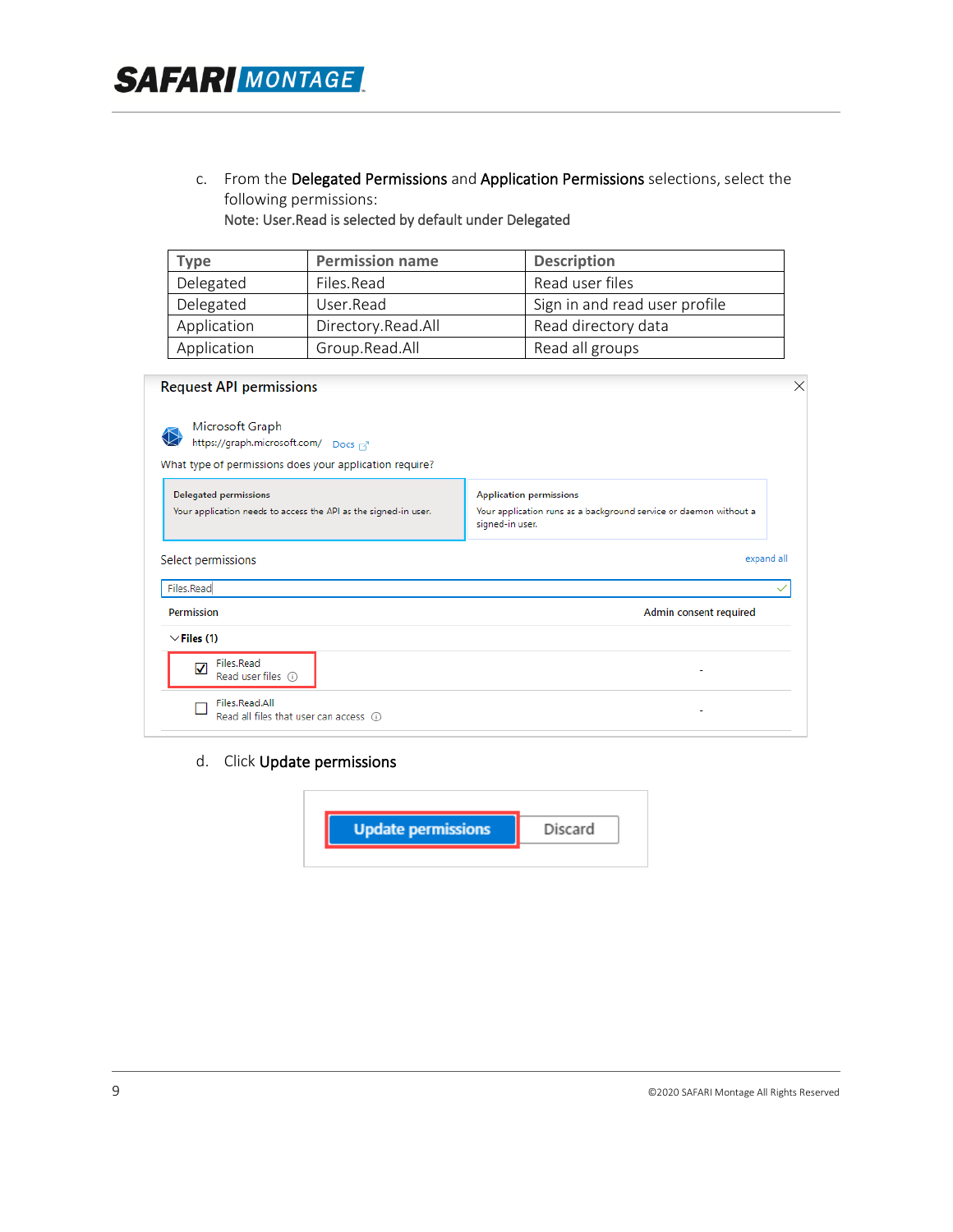

#### 9. Grant admin consent for this app:

- Note: You must be logged in as an administrator for this step
	- a. From the API Permissions page, click Grant admin consent

| ons                                                                                                                                                                                                                                                                                                                                              |                             |
|--------------------------------------------------------------------------------------------------------------------------------------------------------------------------------------------------------------------------------------------------------------------------------------------------------------------------------------------------|-----------------------------|
| Refresh                                                                                                                                                                                                                                                                                                                                          |                             |
| Configured permissions<br>Applications are authorized to call APIs when they are granted permissions by users/admins as part of the consent process. The list of configured permissions should include<br>all the permissions the application needs. Learn more about permissions and consent<br>$+$ Add a permission<br>Grant admin consent for |                             |
| API / Permissions name<br>Type<br>Description                                                                                                                                                                                                                                                                                                    | Admin consent req<br>Status |

#### b. Click Yes to grant consent for the requested permissions

| ons                                                             |                                                                                                                                                                                 |
|-----------------------------------------------------------------|---------------------------------------------------------------------------------------------------------------------------------------------------------------------------------|
| Refresh                                                         |                                                                                                                                                                                 |
|                                                                 | Do you want to grant consent for the requested permissions for all accounts in the security and min coasent records this application already has to match what is listed below. |
| No<br>Yes                                                       |                                                                                                                                                                                 |
| $+$ Add a permission<br>Grant admin consent for the contract of |                                                                                                                                                                                 |
| API / Permissions name<br>Description<br>Type                   | Admin consent req Status                                                                                                                                                        |

#### c. Verify that the permissions have been granted, as shown below

| Configured permissions                                                                                                                                                                                                                                              |             |                               |                   |                                    |  |  |  |  |
|---------------------------------------------------------------------------------------------------------------------------------------------------------------------------------------------------------------------------------------------------------------------|-------------|-------------------------------|-------------------|------------------------------------|--|--|--|--|
| Applications are authorized to call APIs when they are granted permissions by users/admins as part of the consent process. The list of configured permissions should include<br>all the permissions the application needs. Learn more about permissions and consent |             |                               |                   |                                    |  |  |  |  |
| $+$ Add a permission $\sqrt{\ }$ Grant admin consent for Library business in the set of $\mathbb{R}$                                                                                                                                                                |             |                               |                   |                                    |  |  |  |  |
| <b>API / Permissions name</b>                                                                                                                                                                                                                                       | Type        | <b>Description</b>            | Admin consent req | Status                             |  |  |  |  |
| $\vee$ Microsoft Graph (4)                                                                                                                                                                                                                                          |             |                               |                   |                                    |  |  |  |  |
| Directory.Read.All                                                                                                                                                                                                                                                  | Application | Read directory data           | Yes               | Granted for <b>FIRMS MAGE</b><br>  |  |  |  |  |
| Files.Read                                                                                                                                                                                                                                                          | Delegated   | Read user files               |                   | Granted for La La La La<br>        |  |  |  |  |
| Group.Read.All                                                                                                                                                                                                                                                      | Application | Read all groups               | <b>Yes</b>        | Granted for <b>Manufacture</b><br> |  |  |  |  |
| User.Read                                                                                                                                                                                                                                                           | Delegated   | Sign in and read user profile |                   | Granted for <b>House Hotel</b><br> |  |  |  |  |
|                                                                                                                                                                                                                                                                     |             |                               |                   |                                    |  |  |  |  |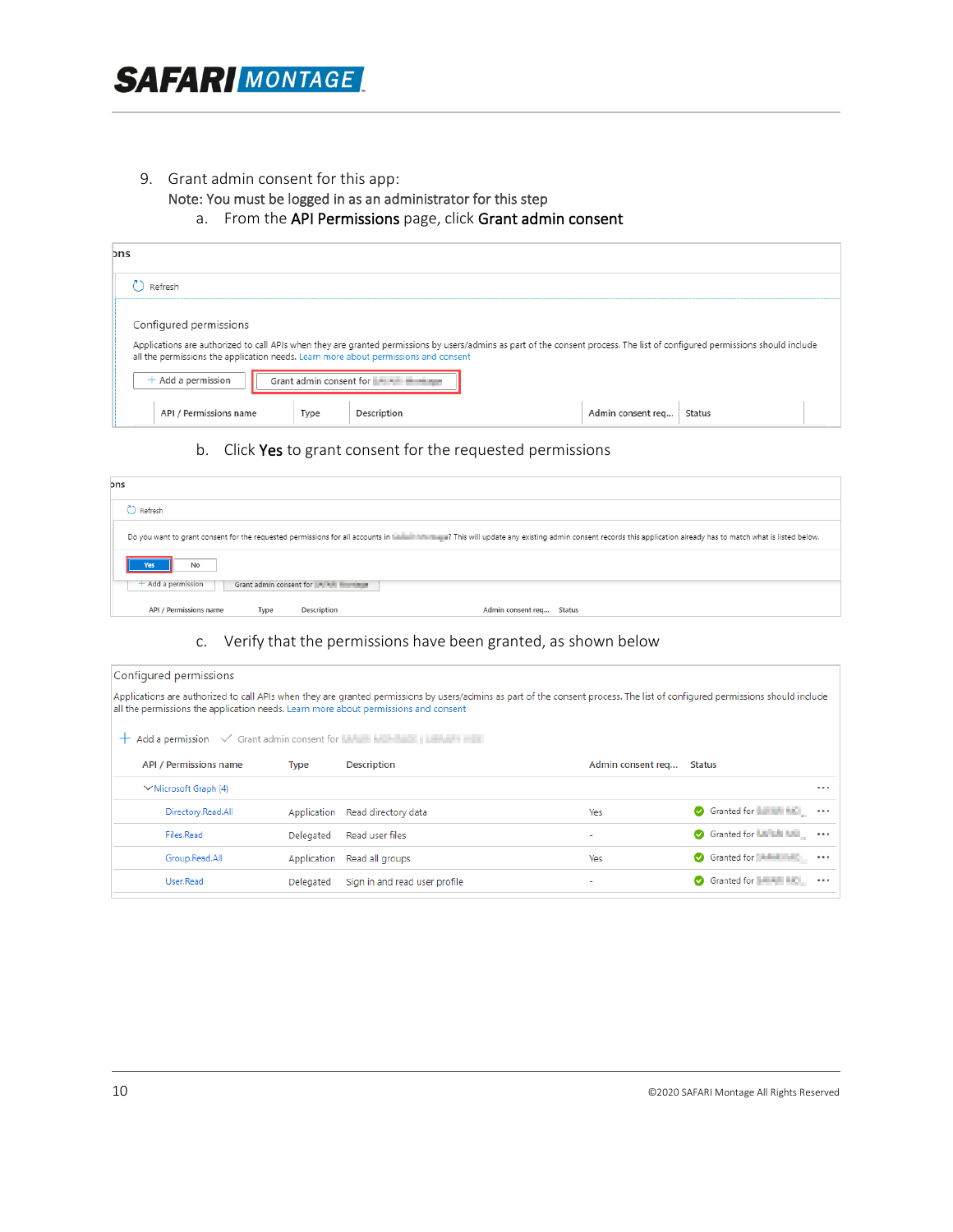## **SAFAR MONTAGE**

## SAFARI Montage Configuration Instructions

- 1. Enable the Microsoft 365 Integration:
	- a. Navigate to Admin > Interoperability Support > Services and click on the Activate link



b. Click on the Settings link



- i. Enable or disable Microsoft 365, Microsoft OneDrive, and Microsoft SSO per district preferences
- ii. Enter the Application ID in the Client ID field, and the Secret in the Secret field
- iii. Ensure that the Hostname field contains the publicly accessible fully qualified domain name of your SAFARI Montage server

| Back to Services           | <b>Create New Integration Profile</b>                                   |  |  |  |  |  |  |
|----------------------------|-------------------------------------------------------------------------|--|--|--|--|--|--|
|                            | <b>Microsoft Settings</b>                                               |  |  |  |  |  |  |
| Microsoft 365:             | $\overline{\mathcal{C}}$                                                |  |  |  |  |  |  |
| <b>Microsoft OneDrive:</b> | ✔                                                                       |  |  |  |  |  |  |
| Microsoft SSO:             | ✔                                                                       |  |  |  |  |  |  |
| Client ID:                 |                                                                         |  |  |  |  |  |  |
| Secret:                    | and the property of the control of<br><b>The Company of the Company</b> |  |  |  |  |  |  |
| Hostname:                  | smtraining.safarimontage.com                                            |  |  |  |  |  |  |
| <b>Microsoft Teams:</b>    | Azure AD Permissions                                                    |  |  |  |  |  |  |
|                            | Reset<br>Save                                                           |  |  |  |  |  |  |

- c. To authorize the Microsoft Teams integration, click the Azure AD Permissions button Note: You must be logged in with an account that has administrator permissions within Azure for this step
	- i. Click the **Agree** button in the resulting window to grant consent
- d. Click on the Save button to save the configuration